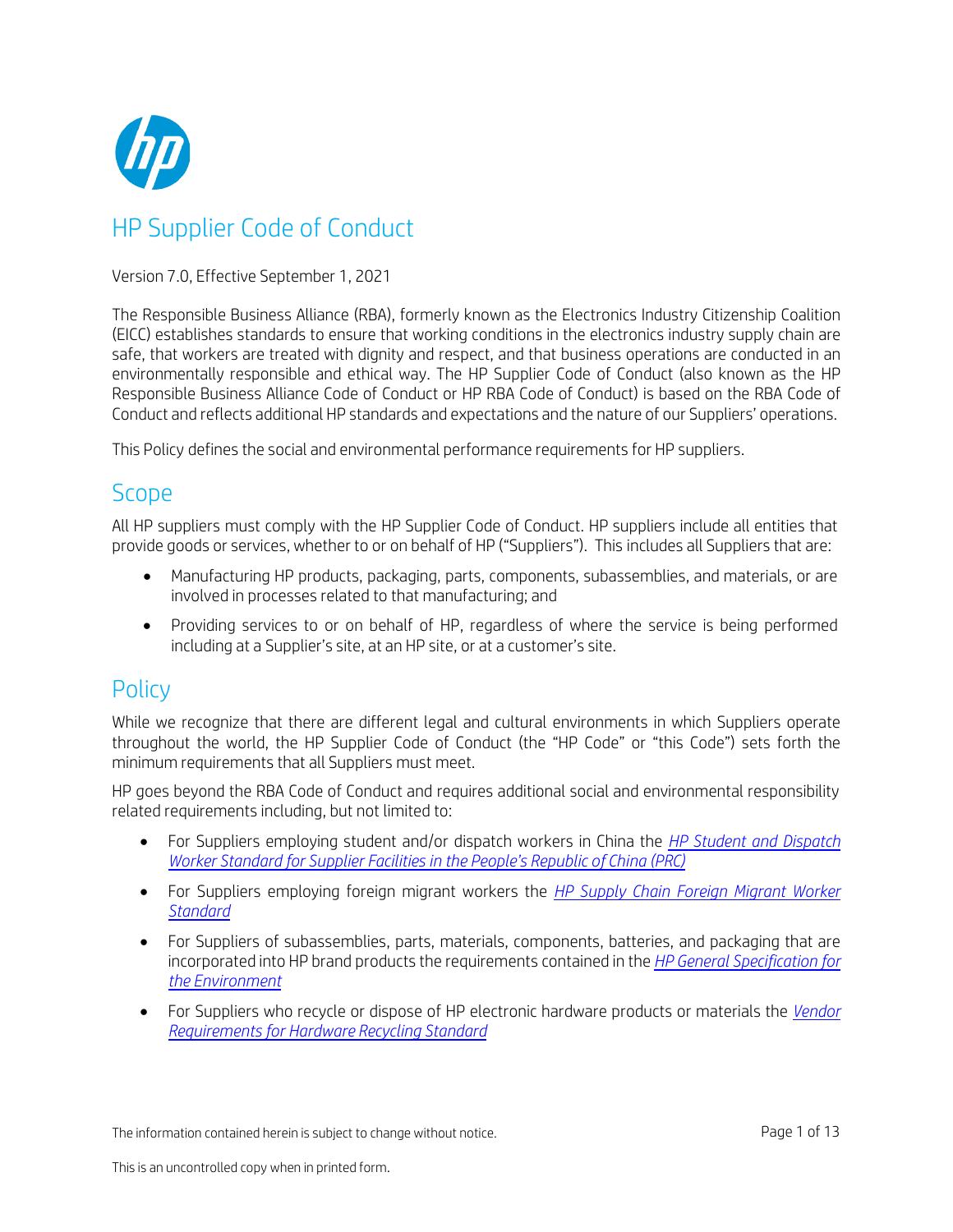- For Suppliers and Sub-suppliers who provide reuse, refurbishment, or remarketing services of electronic hardware products, parts, and components on behalf of HP the *Vendor [Requirements](http://www.hp.com/hpinfo/globalcitizenship/environment/recycle/finalreustds.pdf) for [Hardware](http://www.hp.com/hpinfo/globalcitizenship/environment/recycle/finalreustds.pdf) Reuse Standard.*
- Other requirements as specified

Suppliers are required to understand and meet these and other requirements where applicable.

The HP Code is a total supply chain requirement. At a minimum, Suppliers shall require their next tier Suppliers to acknowledge and implement the HP Code and hand the HP Code down to their sub-tier Suppliers. The requirements apply to all workers including temporary, migrant, student, contract, direct employees, and any other type of worker.

Fundamental to the HP Code is the understanding that a business, in all of its activities, must operate in full compliance with the laws, rules and regulations of the countries in which it operates and international standards relating to human rights.<sup>1</sup> The HP Code encourages Suppliers to go beyond legal compliance, drawing upon internationally recognized standards, in order to advance social and environmental responsibility, and business ethics. Where the HP Code and national or local laws have requirements for the same subject matter, Suppliers shall meet the more stringent requirements.

The HP Code is made up of five sections. Sections A, B, and C outline standards for Labor, Health and Safety, and the Environment, respectively. Section D adds standards relating to business ethics; Section E outlines the elements of an acceptable system to manage conformity to the HP Code. The Reference section outlines the international standards and leading practices which were referenced in the development of theHP Code and may be useful as an additional source of information.

## A. LABOR

HP is committed to ensuring that all workers in its supply chain are treated fairly and with dignity and respect.

The labor standards are:

## 1) Freely Chosen Employment

Forced, bonded (including debt bondage) or indentured labor; involuntary or exploitative prison labor; or slavery or trafficking of persons shall not be used. This includes transporting, harboring, recruiting, transferring or receiving persons by means of threat, force, coercion, abduction or fraud for labor or services. There shall be no unreasonable restrictions on workers' freedom of movement in the facility, in addition to unreasonable restrictions on entering or exiting companyprovided facilities, including, if applicable, workers' dormitories or living quarters. As part of the hiring process, workers must be provided with a written employment agreement in their native language that contains a description of terms and conditions of employment. Foreign migrant workers must receive the employment agreement prior to the worker departing from his or her country of origin and there shall be no substitution or change(s) allowed in the employment agreement upon arrival inthe receiving country unless these changes are made to meet local law and provide equal or better terms. All work must be voluntary, and workers shall be free to leave work at any time or terminate their employment without penalty if reasonable notice is given as per worker's contract. Suppliers, agents and sub-agents may not hold or otherwise destroy, conceal, confiscate or deny access by employees to employees' identity or immigration documents, such as government-issued identification, passports, or work permits, unless the

<sup>1</sup> The Code is not intended to create new and additional third party rights, including for workers.

The information contained herein is subject to change without notice. The example of the example 2 of 13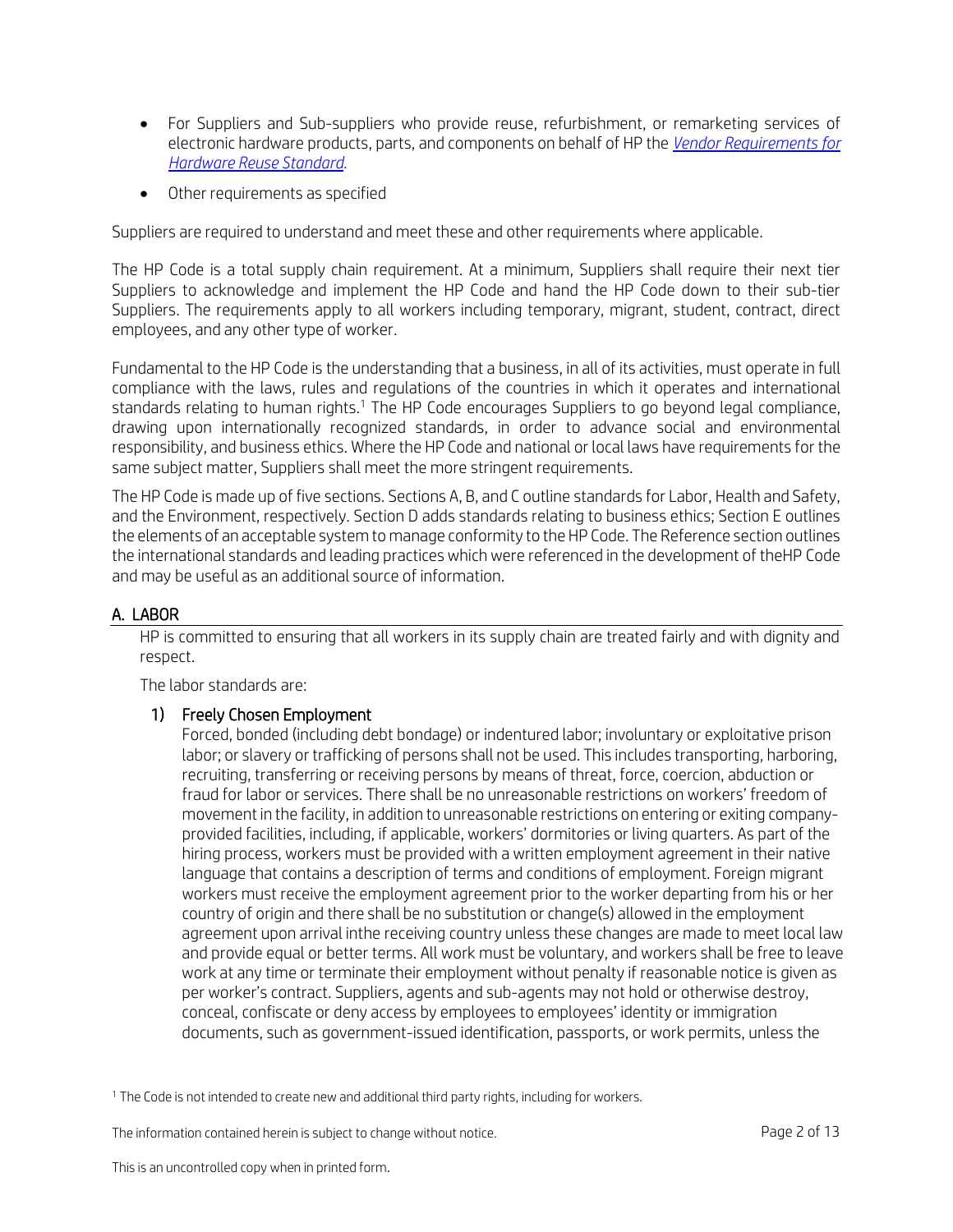holding is required by law. In this case, at no time should workers be denied access to their documents. Workers shall not be required to for their employment. Suppliers shall maintain adequate controls to ensure that workers have not been charged recruitment or placement fees during their recruitment process. If any such fees are found to have been paid by workers, such fees shall be repaid to the worker.

Additional requirements specific to Student and Dispatch Workers in China and to Foreign Migrant Workers are contained i[n HP's Student and Dispatch Worker Standard for Supplier](http://www.hp.com/hpinfo/globalcitizenship/environment/pdf/workerguidancestd_PRC.pdf) [Facilities in the People's Republic of China \(PRC\)](http://www.hp.com/hpinfo/globalcitizenship/environment/pdf/workerguidancestd_PRC.pdf) and *[HP's Supply Chain Foreign Migrant Worker](http://h20195.www2.hp.com/V2/GetDocument.aspx?docname=c04484646) [Standard](http://h20195.www2.hp.com/V2/GetDocument.aspx?docname=c04484646)*.

## 2) Young Workers

Child labor is not to be used in any stage of manufacturing or in the provision of services or supplies. The term "child" refers to any person under the age of 15, or under the age for completing compulsory education, or under the minimum age for employment in the country, whichever is greatest. Participants shall implement an appropriate mechanism to verify the age of workers. The use of legitimate workplace learning programs, which comply with all laws and regulations, is supported. Workers under the age of 18 ("young workers") shall not perform work that is likely to jeopardize their health or safety, including night shifts and overtime. Suppliers shall ensure proper management of student workers through proper maintenance of student records, rigorous due diligence of educational partners, and protection of students' rightsin accordance with applicable law and regulations. Suppliers shall provide appropriate support and training to all student workers. In the absence of local law, the wage rate for student workers,interns and apprentices shall be at least the same wage rate as other entry-level workers performing equal or similar tasks. If child labor is identified, assistance/remediation is provided.

## 3) Working Hours

Studies of business practices clearly link worker strain to reduced productivity, increased turnoverand increased injury and illness. Working hours are not to exceed the maximum set by local law.Further, a workweek should not be more than 60 hours per week, including overtime, except in emergency or unusual situations. All overtime must be voluntary. Workers shall be allowed at least one day off every seven days.

## 4) Wages and Benefits

Compensation paid toworkers shall comply with all applicablewage laws, including those relating to minimum wages, overtime hours and legally mandated benefits. In compliance with local laws, workers shall be compensated for overtime at pay rates greater than regular hourly rates. Deductions from wages as a disciplinary measure shall not be permitted. The basis on which workers are being paid is to be provided in a timely manner via pay stub or similar documentation. For each pay period, workers shall be provided with a timely and understandable wage statement that includes sufficient information to verify accurate compensation for work performed. All use of temporary, dispatch and outsourced labor will be within the limits of the local law.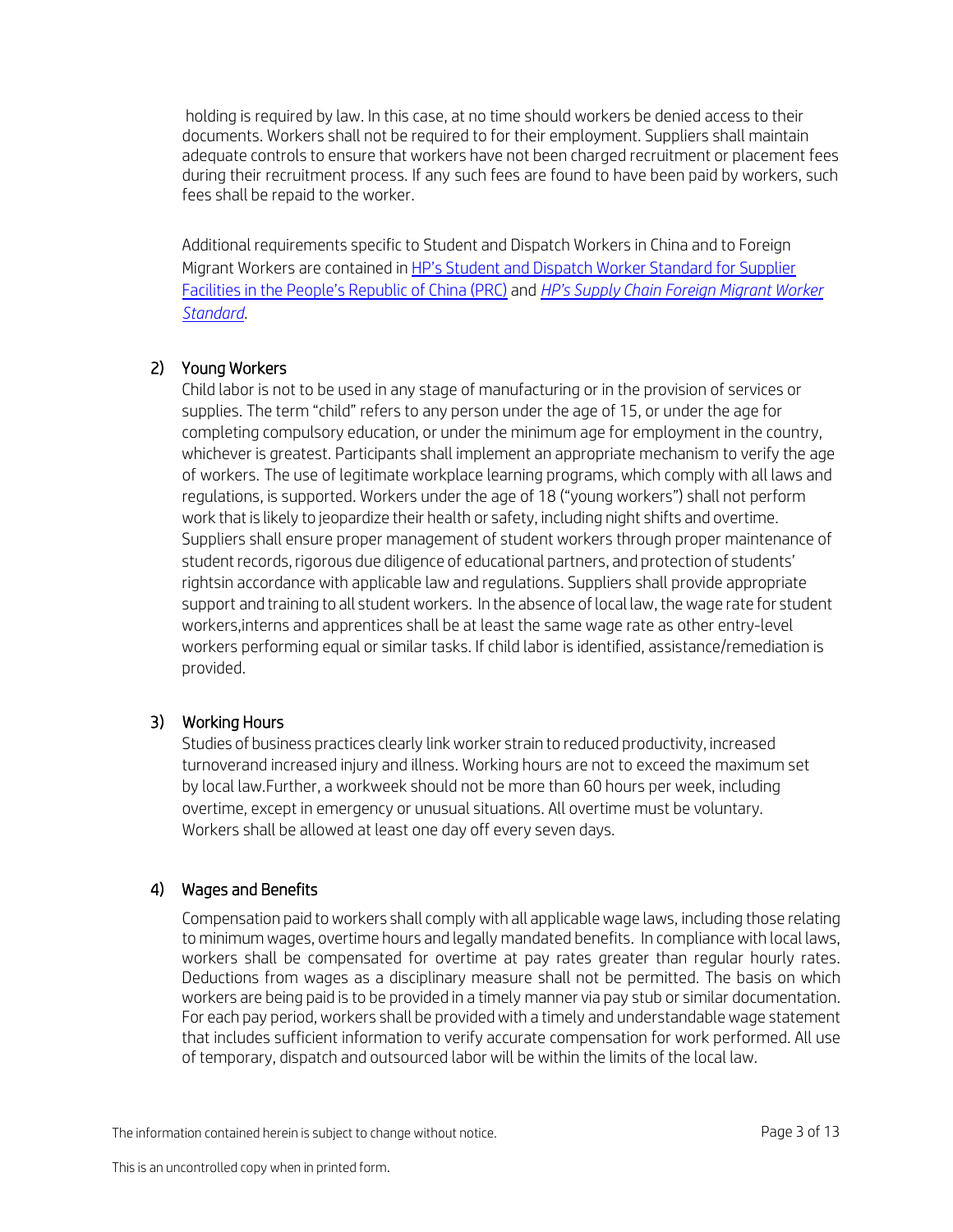## 5) Humane Treatment

There is to be no harsh or inhumane treatment, including violence, gender-based violence, sexual harassment, sexual abuse, corporal punishment, mental or physical coercion, bullying, public shaming or verbal abuse of workers; nor is there to be the threat of any such treatment. Disciplinary policies and procedures in support of these requirements shall be clearly defined and communicated to workers.

## 6) Non-Discrimination/Non-Harassment

Suppliers should be committed to a workforce free of harassment and unlawful discrimination. Companies shall not engage in discrimination or harassment based on race, color, age, gender, sexual orientation, gender identity and expression, ethnicity or national origin, disability, pregnancy, religion, political affiliation, union membership, covered veteran status, protected genetic information or marital status in hiring and employment practices such as wages, promotions, rewards, and access to training. Workers shall be provided with reasonable accommodation for religious practices. In addition, workers or potential workers should not be subjected to medical tests, including pregnancy or virginity tests, or physical exams that could be used in a discriminatory way.

## 7) Freedom of Association

Suppliers shall respect the rights expressed in the ILO Declaration on Fundamental Principles and Rights at Work. Suppliers shall respect the right of all workers to form and join trade unions, of their own choosing, to bargain collectively and to engage in peaceful assembly as well as respect the right of workers to refrain from such activities. Workers and/or their representatives shall be able to openly communicate and share ideas and concerns with management regarding working conditions and management practices without fear of discrimination, reprisal, intimidation or harassment.

## B. HEALTH and SAFETY

HP recognizes that in addition to minimizing the incidence of work-related injury and illness, a safe and healthy work environment enhances the quality of products and services, consistency of production and worker retention and morale. HP also recognizes that ongoing worker input and education is essential to identifying and solving health and safety issues in the workplace.

The health and safety standards are:

## 1) Occupational Safety

Worker potential for exposure to health and safety hazards (e.g., chemical, electrical and other energy sources, fire, vehicles, and fall hazards) are to be identified and assessed, mitigated using the Hierarchy of Controls, which includes eliminating the hazard, substituting processes or materials, controlling through proper design, implementing engineering and administrative controls, preventative maintenance and safe work procedures (including lockout/tagout), and providing ongoing occupational health and safety training. Where hazards cannot be adequately controlled by these means, workers are to be provided with appropriate, well-maintained, personal protective equipment and educational materials about risks to them associated with these hazards. Workers shall be encouraged to raise safety concerns. Reasonable steps must also be taken to remove pregnant women/nursing mothers from working condition with high

The information contained herein is subject to change without notice. The information contained herein is subject to change without notice.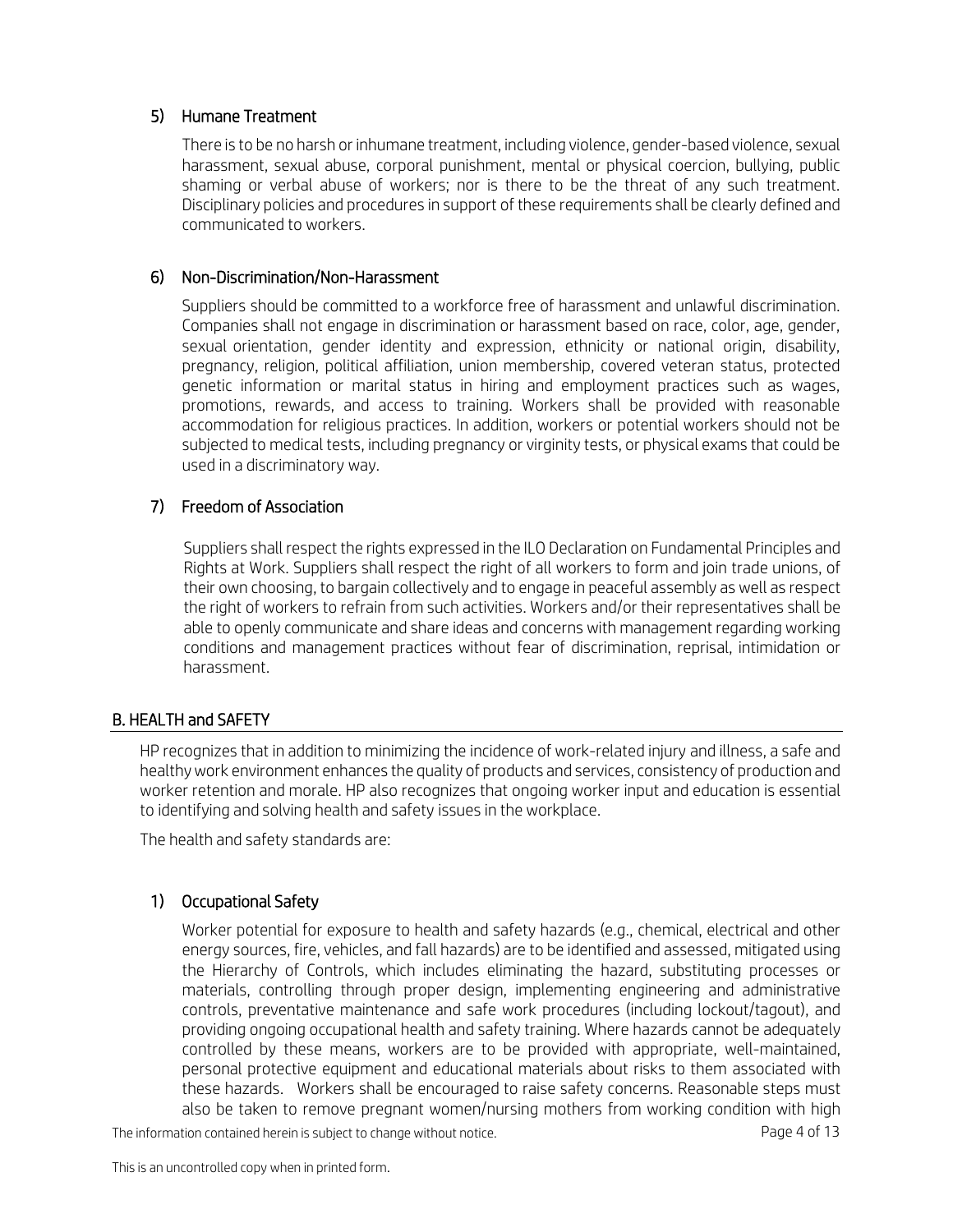hazards, remove or reduce any workplace health and safety risks to pregnant women and nursing mothers including those associated with their work assignments, as well as include reasonable accommodations for nursing mothers.

## 2) Emergency Preparedness

Potential emergency situations and events are to be identified and assessed, and their impact minimized by implementing emergency plans and response procedures, including emergency reporting, employee notification and evacuation procedures, worker training and drills. Emergency drills must be executed at least annually or as required by local law, whichever is more stringent. Emergency plans should also include appropriate fire detection and suppression equipment, clear and unobstructed egress, adequate exit facilities, contact information for emergency responders, and recovery plans. Such plans and procedures shall focus on minimizing harm to life, the environment and property.

## 3) Occupational Injury and Illness

Procedures and systems are to be in place to prevent, manage, track and report occupational injury and illness, including provisions to: a) encourage worker reporting; b) classify and record injury and illness cases; c) provide necessary medical treatment; d) investigate cases and implement corrective actions to eliminate their causes; and e) facilitate return of workers to work.

#### 4) Industrial Hygiene

Worker exposure to chemical, biological and physical agents is to be identified, evaluated, and controlled according to the Hierarchy of Controls. If any potential hazards were identified, participants shall look for opportunities to eliminate and/or reduce the potential hazards. If elimination or reduction of the hazards is not feasible, potential hazards are to be controlled through proper design, engineering or administrative controls. When hazards cannot be adequately controlled by such means, workers are to be provided with and use appropriate, well-maintained, personal protective equipment free of charge. Protective programs shall be ongoing and include educational materials about the risks associated with these hazards.

Suppliers must also meet the requirements restricting substances in products as well as those used during manufacturing processes in the *HP General Specification for [the Environment](http://www8.hp.com/us/en/hp-information/global-citizenship/society/general-specification-for-the-environment.html)*.

## 5) Physically Demanding Work

Worker exposure to the hazards of physically demanding tasks, including manual material handling and heavy or repetitive lifting, prolonged standing and highly repetitive or forceful assembly tasks is to be identified, evaluated and controlled.

#### 6) Machine Safeguarding

Production and other machinery shall be evaluated for safety hazards. Physical guards, interlocks and barriers are to be provided and properly maintained where machinery presents an injury hazard to workers.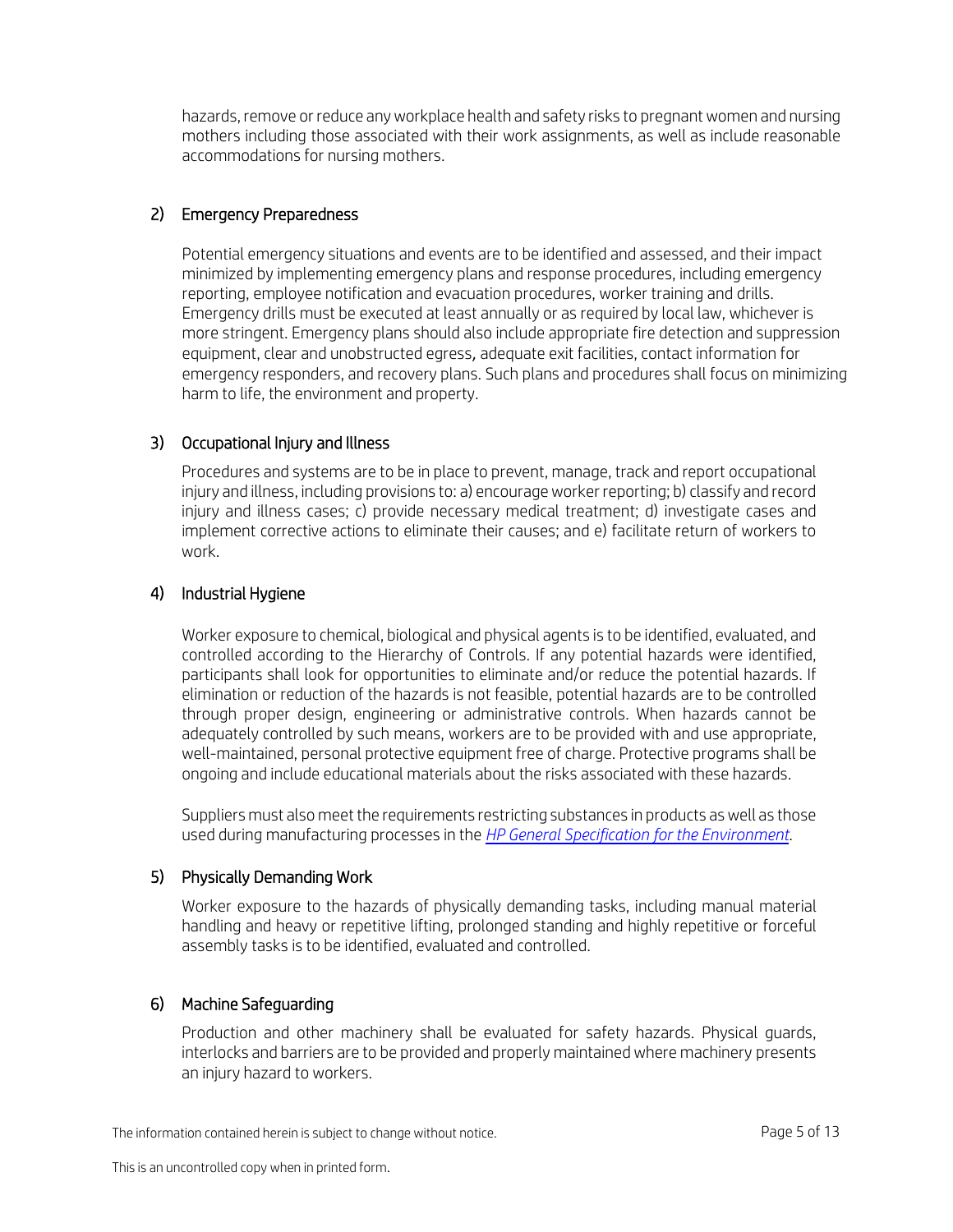## 7) Sanitation, Food and Housing

Workers are to be provided with ready access to clean toilet facilities, potable water and sanitaryfood preparation, storage, and eating facilities. Worker dormitories provided by the Supplier or alabor agent are to be maintained clean and safe, and provided with appropriate emergency egress, hot water for bathing and showering, adequate lighting, heat and ventilation, individually secured accommodations for storing personal and valuable items, and reasonable personal space along with reasonable entry and exit privileges.

## 8) Health and Safety Communication

Suppliers shall provide workers with appropriate workplace health and safety information and training in their primary language or in a language the worker can understand for all identified workplace hazards that workers are exposed to, including but not limited to mechanical, electrical, chemical, fire, and physical hazards. Health and safety related information shall be clearly posted in the facility or placed in a location identifiable and accessible by workers. Training is provided to all workers prior to the beginning of work and regularly thereafter.Workers shall be encouraged to raise any health and safety concerns without retaliation.

## C. Environmental

HP recognizes that social and environmental responsibility is integral to producing and providing world class products and services. In manufacturing or industrial operations, adverse effects on the community, environment and natural resources are to be minimized while safeguarding the health and safety of workers and the public. Recognized management systems such as ISO 14001 and the Eco Management and Audit System (EMAS) were used as references in preparing the Code and may be a useful source of additional information.

The environmental standards are:

## 1) Environmental Permits and Reporting

All required environmental permits (e.g. discharge monitoring), approvals and registrations are to be obtained, maintained and kept current and their operational and reporting requirements areto be followed.

## 2) Pollution Prevention and Resource Reduction

Emissions and discharges of pollutants and generation of waste are to be minimized or eliminated at the source or by practices such as adding pollution control equipment; modifying production, maintenance and facility processes; or by other means. The use of natural resources,including water fossil fuels, minerals and virgin forest products is to be conserved by practices such as modifying production, maintenance and facility processes, materials substitution, re-use,conservation, recycling or other means.

## 3) Hazardous Substances

The information contained herein is subject to change without notice. The example of the state of 13 Chemicals, waste, and other materials posing a hazard to humans or to the environment are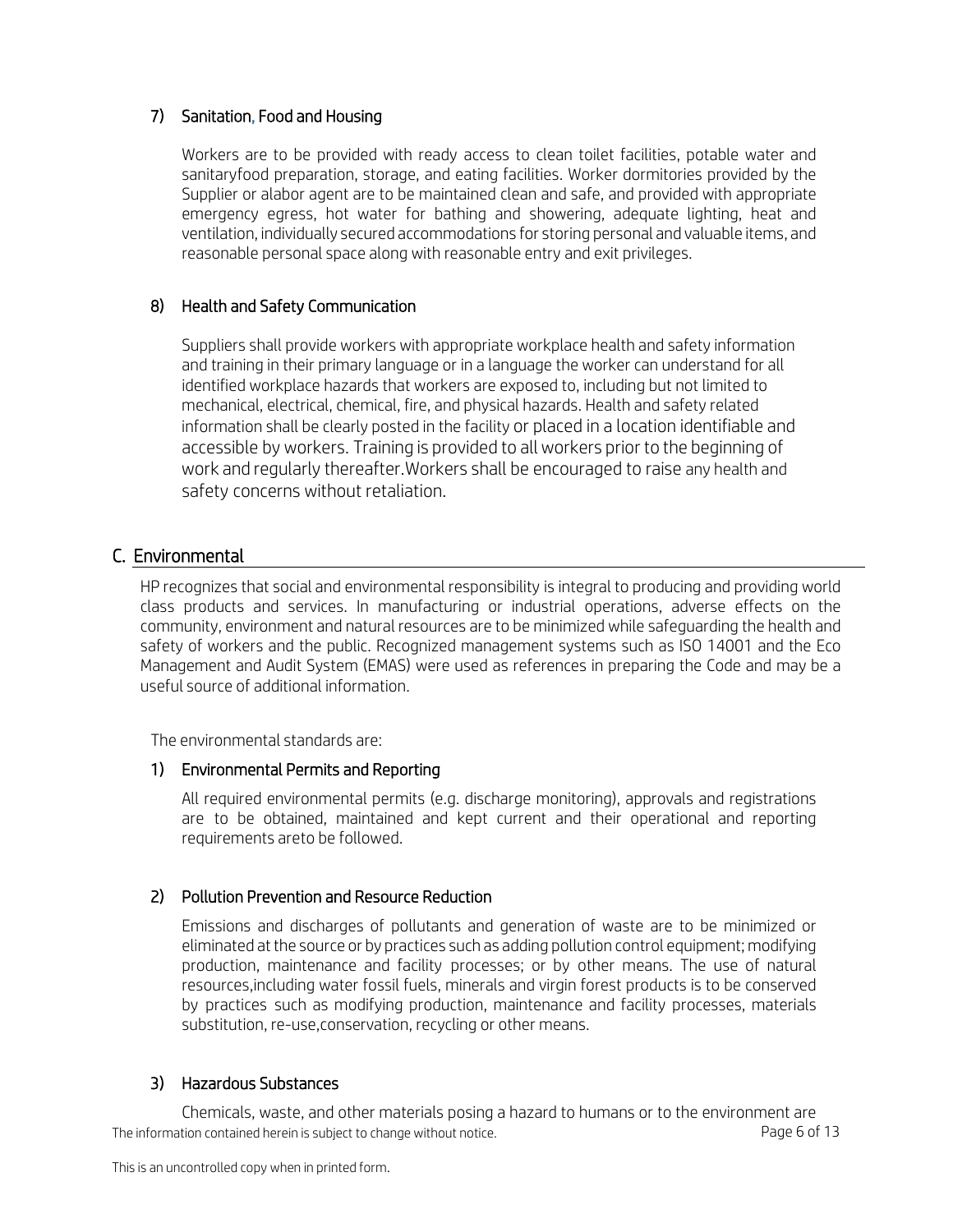to be identified, labelled and managed to ensure their safe handling, movement, storage, use, recyclingor reuse and disposal.

#### 4) Solid Waste

Suppliers shall implement a systematic approach to identify, manage, reduce, and responsibly dispose of or recycle solid waste (non-hazardous).

#### 5) Air Emissions

Air emissions of volatile organic chemicals, aerosols, corrosives, particulates, ozone depleting chemicals and combustion by-products generated from operations are to be characterized, routinely monitored, controlled, and treated as required prior to discharge. Ozone-depleting substances are to be effectively managed in accordance with the Montreal Protocol and applicable regulations. Participants shall conduct routine monitoring of the performance of its air emission control systems.

#### 6) Materials Restrictions

Suppliers are to adhere to all applicable laws, regulations and HP requirements regarding prohibition or restriction of specific substances in products and manufacturing, including labelingfor recycling and disposal.

#### 7) Water Management

Supplier shall implement a water management program that documents, characterizes, and monitors water sources, use and discharge; seeks opportunities to conserve water; and controls channels of contamination. All wastewater is to be characterized, monitored, controlled, and treated as required prior to discharge or disposal. Supplier shall conduct routine monitoring of the performance of itswastewater treatment and containment systems to ensure optimal performance and regulatory compliance.

#### 8) Energy Consumption and Greenhouse Gas Emissions

Suppliers are to establish a corporate-wide greenhouse gas reduction goal. Energy consumption and all relevant Scopes 1 and 2 greenhouse gas emissions are to be tracked documented, and publicly reported against the greenhouse gas reduction goal. Suppliers are to look for methods to improve energy efficiency and to minimize their energy consumption and greenhouse gas emissions.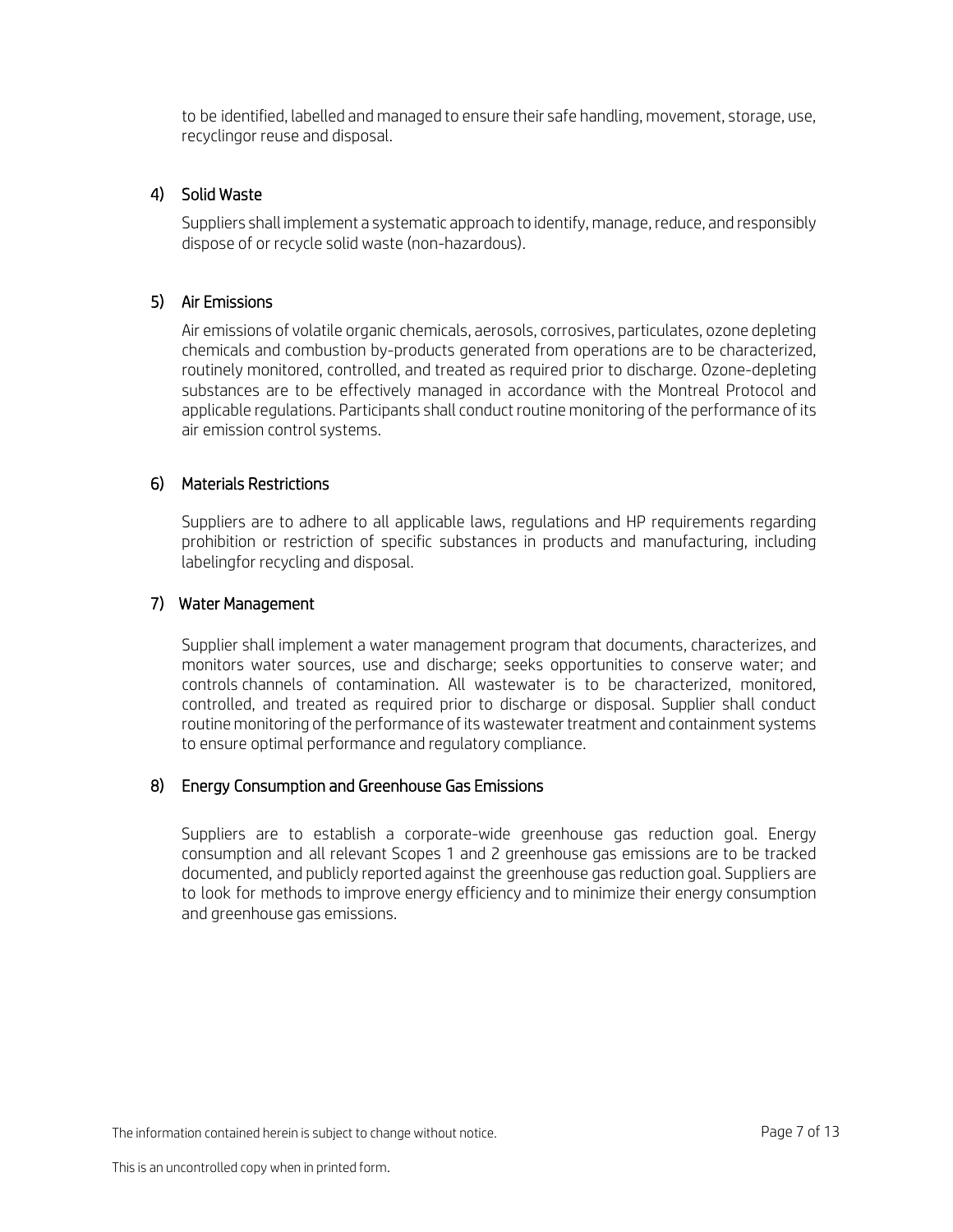## D. Ethics

HP requires its Suppliers, their sub-tier suppliers and any other 3rd party agents to uphold the highest standards of ethics in their business operations.

The ethics standards are:

## 1) Business Integrity

The highest standards of integrity are to be upheld in all business interactions. Suppliers shall have a zero-tolerance policy to prohibit any and all forms of bribery, corruption, extortion and embezzlement. Suppliers should conduct appropriate risk-based due diligence prior to engagingcontractors or third parties to ensure that such third parties comply with the HP Code and anti- corruption laws including but not limited to the United Kingdom Bribery Act and the United StatesForeign Corrupt Practices Act. Suppliers are also responsible for ensuring that any third party they engage agrees to abide by business integrity standards that are no less stringent than the provisions of this Code of Conduct.

## 2) No Improper Advantage

Bribes or other means of obtaining undue or improper advantage are not to be promised, offered,authorized, given or accepted. This prohibition covers promising, offering, authorizing, giving or accepting anything of value, either directly or indirectly through a third party, in order to obtain orretain business, direct business to any person, or otherwise gain an improper advantage. Monitoring, record keeping, and enforcement procedures shall be implemented to ensure compliance with anti- corruption laws including but not limited to the United Kingdom Bribery Act and the United StatesForeign Corrupt Practices Act.

## 3) Disclosure of Information

All business dealings should be transparently performed and accurately reflected on Supplier's business books and records. Information regarding Supplier labor, health and safety, environmental practices, business activities, structure, financial situation and performance is to be disclosed in accordance with applicable laws, regulations and prevailing industry practices. Falsification of records and/or misrepresentation of conditions or practices in the supply chain are unacceptable.

## 4) Intellectual Property

Intellectual property rights are to be respected; transfer of technology and know-how is to be done in a manner that protects intellectual property rights; and customer and supplier information is to be safeguarded.

## 5) Fair Business, Advertising and Competition

Standards of fair business, advertising and competition are to be upheld. Appropriate means to safeguard customer information must be available and used.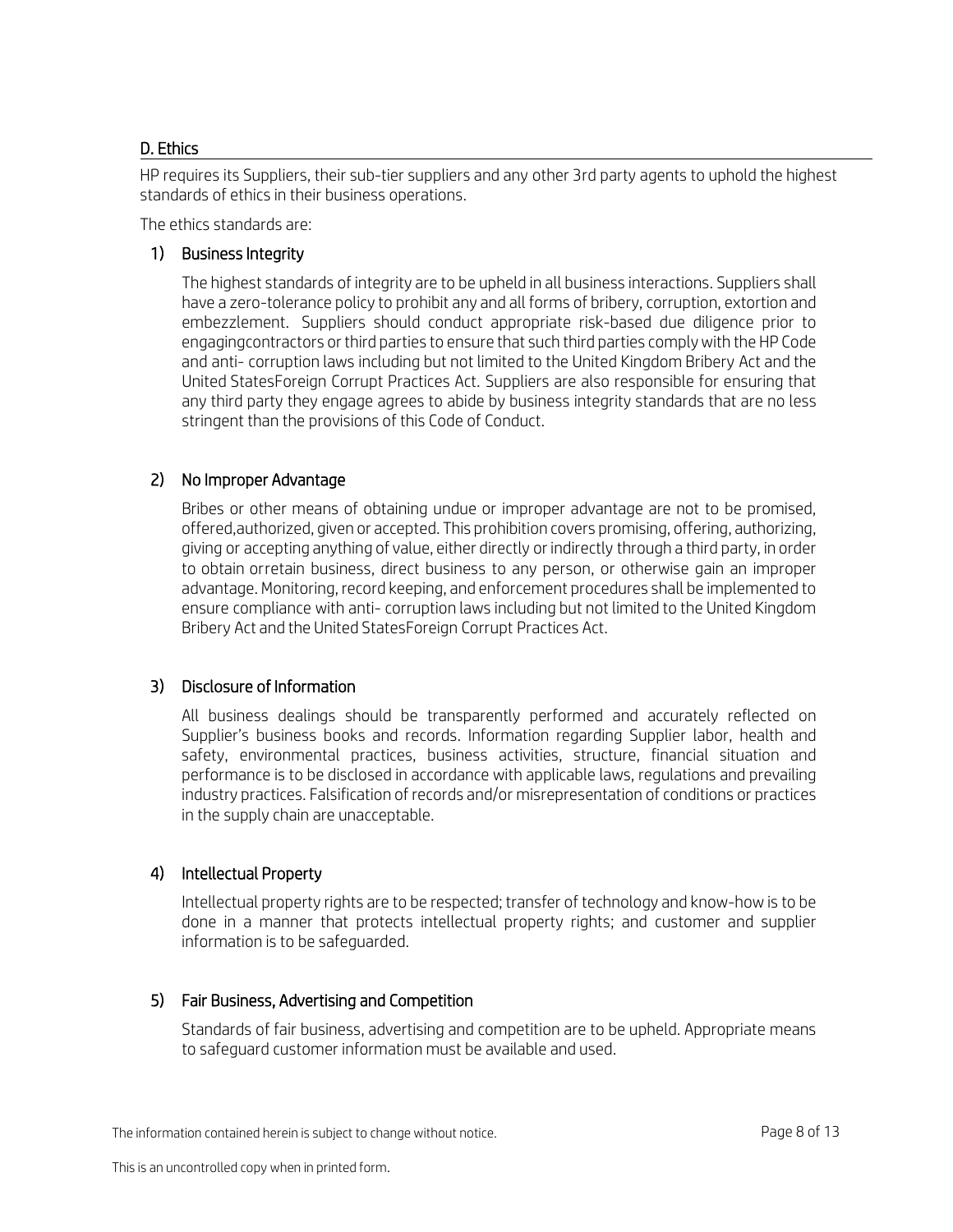## 6) Protection of Identity and Non-Retaliation

Programs that ensure the confidentiality, anonymity and protection of Supplier and employee whistleblowers*<sup>2</sup>* are to be maintained unless prohibited by law. Suppliers should have a communicated process for their personnel and workers to be able to raise any concerns withoutfear of retaliation.

## 7) Responsible Sourcing of Minerals

Suppliers shall have a policy to reasonably assure that the tantalum, tin, tungsten and gold in the products, parts, components, and materials they manufacture does not directly or indirectly finance or benefit armed groups or contribute to serious human rights abuses in Conflict-Affectedand High-Risk Areas, as defined in the OECD Due Diligence Guidance for Responsible Supply Chains of Minerals from Conflict-Affected and High-Risk Areas. Suppliers shall exercise due diligence on the source and chain of custody of these minerals and make their due diligence measures available to customers upon customer request.

## 8) Privacy

Suppliers are committed to protecting the reasonable privacy expectations of personal information of everyone they do business with, including suppliers, customers, consumers and employees. Suppliers are to comply with privacy and information security laws and regulatory requirements when personal information is collected, stored, processed, transmitted, and shared.

## E. MANAGEMENT SYSTEM

Suppliers shall adopt or establish a system to manage the elements of this Code. The management system shall be designed to ensure (a) compliance with applicable laws, regulations and customer requirements related to the Supplier's operations, products and/or services; (b) conformance with this Code; and (c) identification and mitigation of risks related to this Code. It should also be designed to facilitate continual improvement in the business's social and environmental performance.

The management system should contain the following elements:

## 1) Company Commitment

Corporate social and environmental responsibility policy statements affirming Supplier's commitment to compliance and continual improvement, endorsed by executive management and posted in the Supplier's facility in the local language of the workers or in a language the workers can understand

## 2) Management Accountability and Responsibility

The Supplier clearly identifies senior executive and company representative[s] responsible for ensuring implementation of the management systems and associated programs. Senior management reviews the status of the management system on a regular basis.

The information contained herein is subject to change without notice. Page 9 of 13 **<sup>2</sup>** Whistleblower definition: Any person who makes a disclosure about improper conduct by an employee or officer of a company, or by a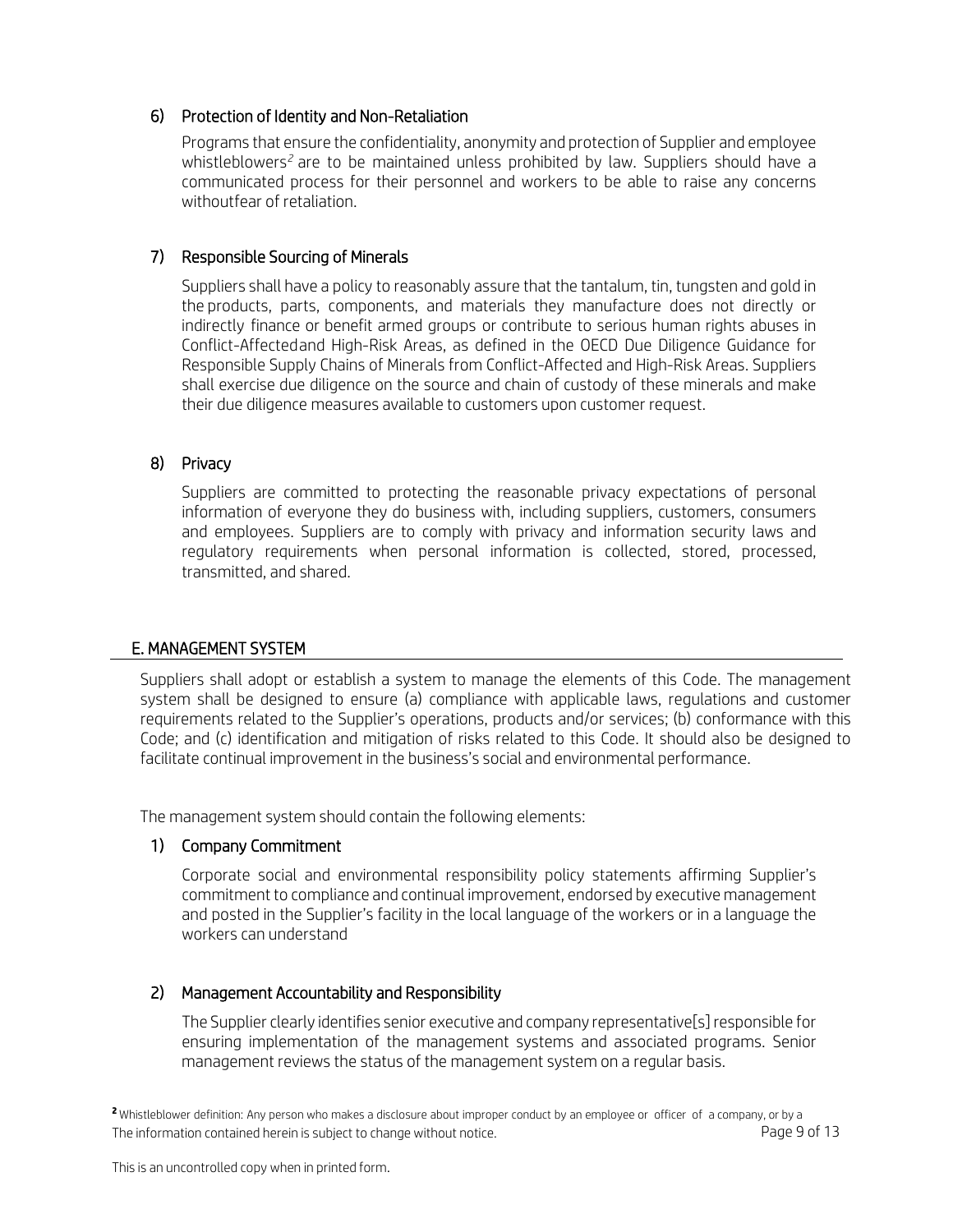public official or official body.

#### 3) Legal and Customer Requirements

A process to identify, monitor and understand applicable laws, regulations and customer requirements, including the requirements of the HP Code.

#### 4) Risk Assessment and Risk Management

A process to identify the legal compliance, environmental, health and safety<sup>3</sup> and labor practice and ethics risks associated with Supplier's operations. Determination of the relative significancefor each risk and implementation of appropriate procedural and physical controls to control the identified risks and ensure regulatory compliance.

#### 5) Improvement Objectives

Written performance objectives, targets and implementation plans to improve the Supplier's social environmental, and health and safety performance, including a periodic assessment of Supplier's performance in achieving those objectives.

#### 6) Training

Programs for training managers and workers to implement Supplier's policies, procedures and improvement objectives and to meet applicable legal and regulatory requirements.

#### 7) Communication

Process for communicating clear and accurate information about Supplier's policies, practices, expectations and performance to workers, Suppliers and customers.

#### 8) Worker Feedback, Participation and Grievance

Ongoing processes, including an effective grievance mechanism, to assess employees' understanding of and obtain feedback on or violations against practices and conditions covered by this Code and to foster continuous improvement. Workers must be given a safe environment to provide grievance and feedback without fear of reprisal or retaliation.

#### 9) Audits and Assessments

Periodic self-evaluations to ensure conformity to legal and regulatory requirements, the content of this Code and customer contractual requirements related to social and environmental responsibility.

#### 10) Corrective Action Process

<sup>3</sup> Areas to be included in a risk assessment for environmental health and safety are production areas, warehouse and storagefacilities, plant/facilities support equipment, laboratories and test areas, sanitation facilities (bathrooms), kitchen/cafeteria and worker

The information contained herein is subject to change without notice. The example of the state of the Page 10 of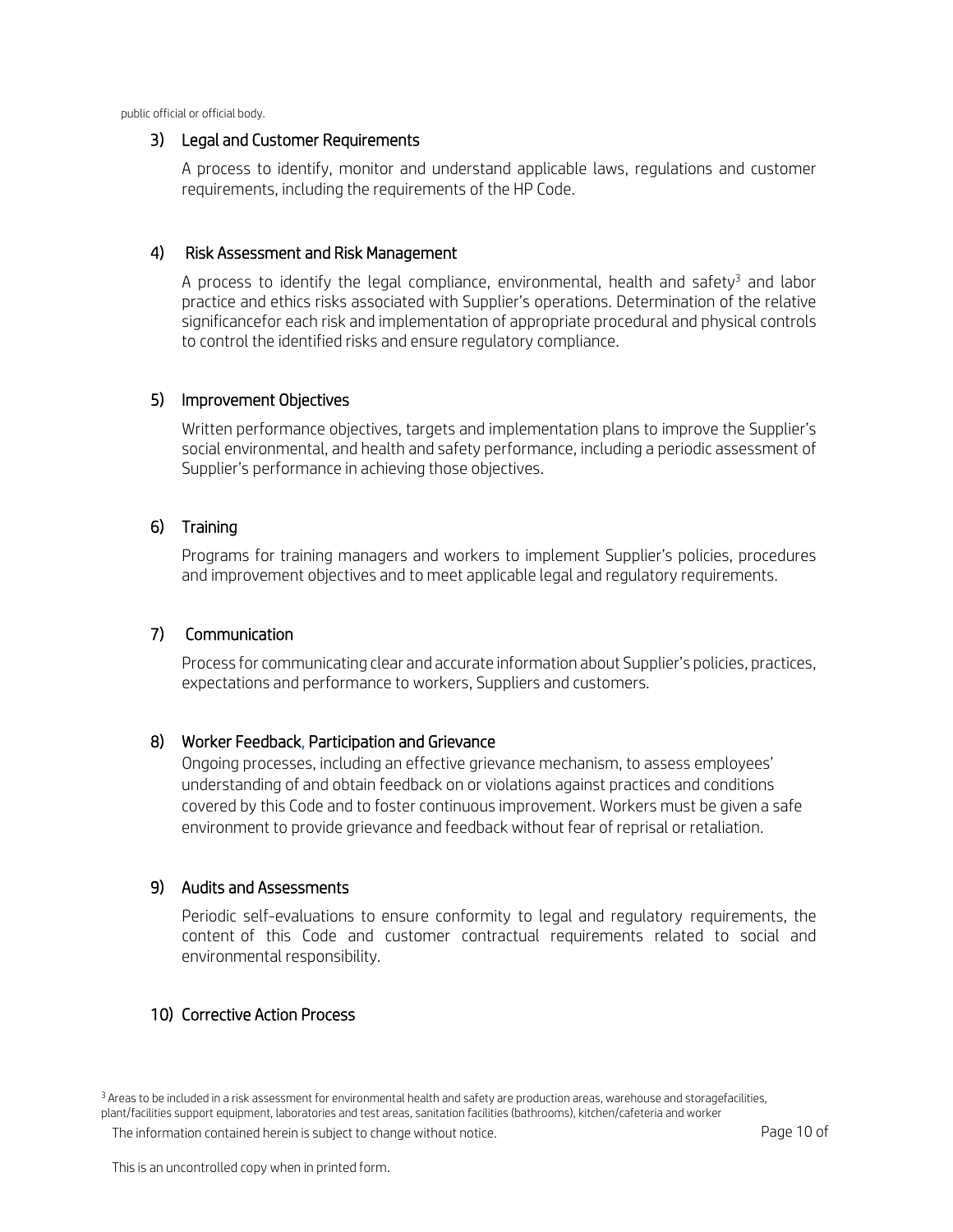Process for timely correction of deficiencies identified by internal or external assessments, inspections, investigations and reviews.

#### 11) Documentation and Records

Processes and controls to ensure accurate books and records, and creation and maintenance of documents and records to ensure regulatory compliance and conformity to company requirements along with appropriate confidentiality to protect privacy.

#### 12) Supplier Responsibility

Process to communicate the HP Code requirements to next-tier suppliers and to monitor Supplier compliance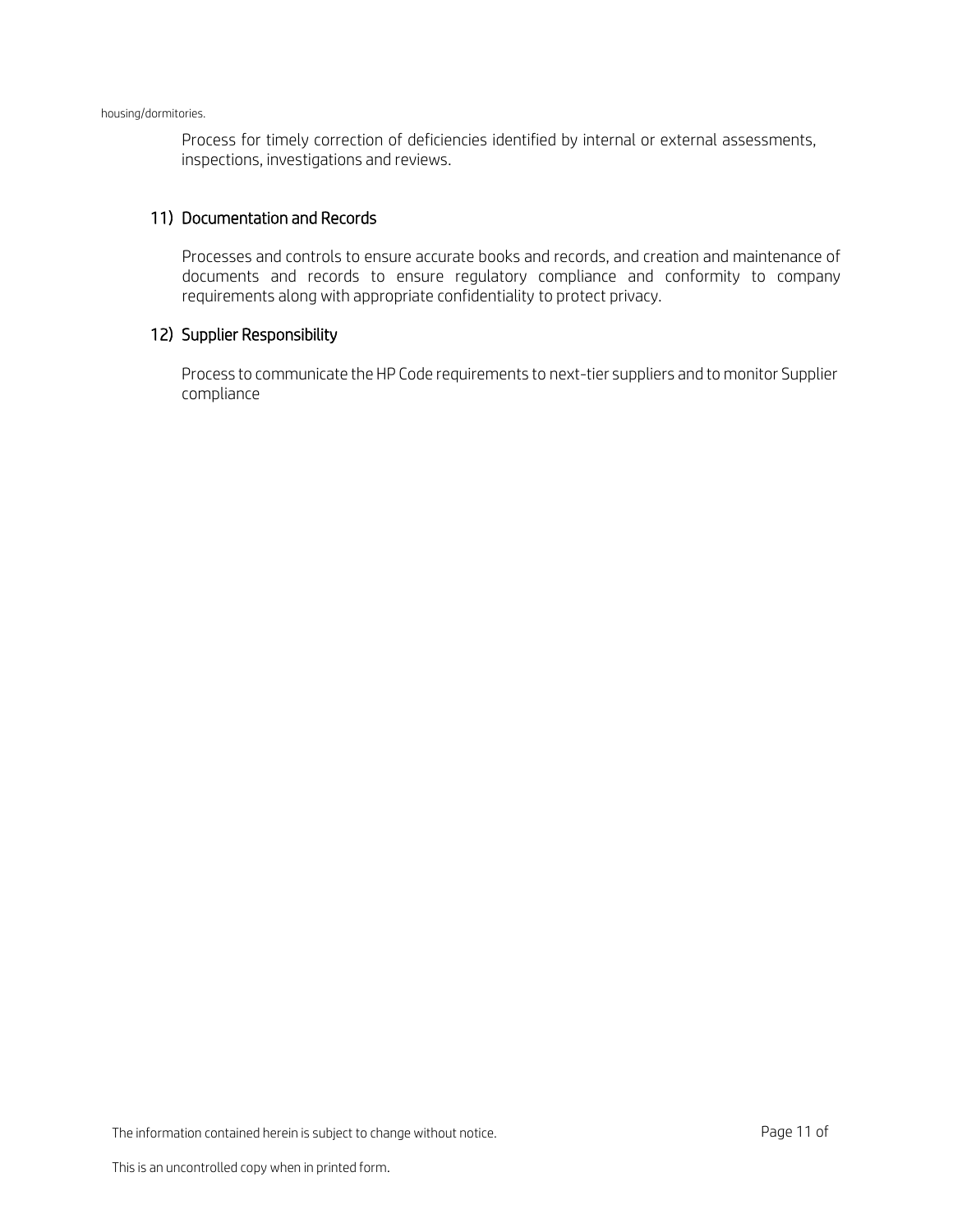#### REFERENCES

The following standards were used in preparing this Code and may be a useful source of additional information. The following standards may or may not be endorsed by each Supplier.

Dodd-Frank Wall Street Reform and Consumer Protection Act <http://www.sec.gov/about/laws/wallstreetreform-cpa.pdf>

Eco Management & Audit System [http://ec.europa.eu/environment/emas/index\\_en.htm](http://ec.europa.eu/environment/emas/index_en.htm)

Ethical Trading Initiative [www.ethicaltrade.org/](http://www.ethicaltrade.org/)

ILO Code of Practice in Safety and Health [www.ilo.org/public/english/protection/safework/cops/english/download/e000013.pdf](http://www.ilo.org/public/english/protection/safework/cops/english/download/e000013.pdf)

ILO International Labor Standards [www.ilo.org/public/english/standards/norm/whatare/fundam/index.htm](http://www.ilo.org/public/english/standards/norm/whatare/fundam/index.htm)

ISO 14001

<http://www.iso.org/iso/home/standards/management-standards/iso14000.htm>

National Fire Protection Association [http://www.nfpa.org/aboutthecodes/list\\_of\\_codes\\_and\\_standards.asp](http://www.nfpa.org/aboutthecodes/list_of_codes_and_standards.asp)

OECD Due Diligence Guidance for Responsible Supply Chains of Minerals from Conflict-Affected and High-Risk Areas <https://www.oecd.org/daf/inv/mne/OECD-Due-Diligence-> [Guidance-Minerals-Edition3.pdf](https://www.oecd.org/daf/inv/mne/OECD-Due-Diligence-Guidance-Minerals-Edition3.pdf)

OHSAS 18001 [www.bsi-global.com/index.xalter](http://www.bsi-global.com/index.xalter)

Universal Declaration of Human Rights <https://www.un.org/en/universal-declaration-human->[rights/](https://www.un.org/en/universal-declaration-human-rights/)

United Nations Convention Against Corruption <http://www.unodc.org/unodc/en/treaties/CAC/>

United Nations Convention the Rights of the Child <https://www.ohchr.org/en/professionalinterest/pages/crc.aspx>

 United Nations Convention on the Elimination of All Forms of Discrimination Against Women <https://www.ohchr.org/EN/ProfessionalInterest/Pages/CEDAW.aspx>

United Nations Global Compact [www.unglobalcompact.org](http://www.unglobalcompact.org/)

The information contained herein is subject to change without notice. The information contained herein is subject to change without notice.

This is an uncontrolled copy when in printed form.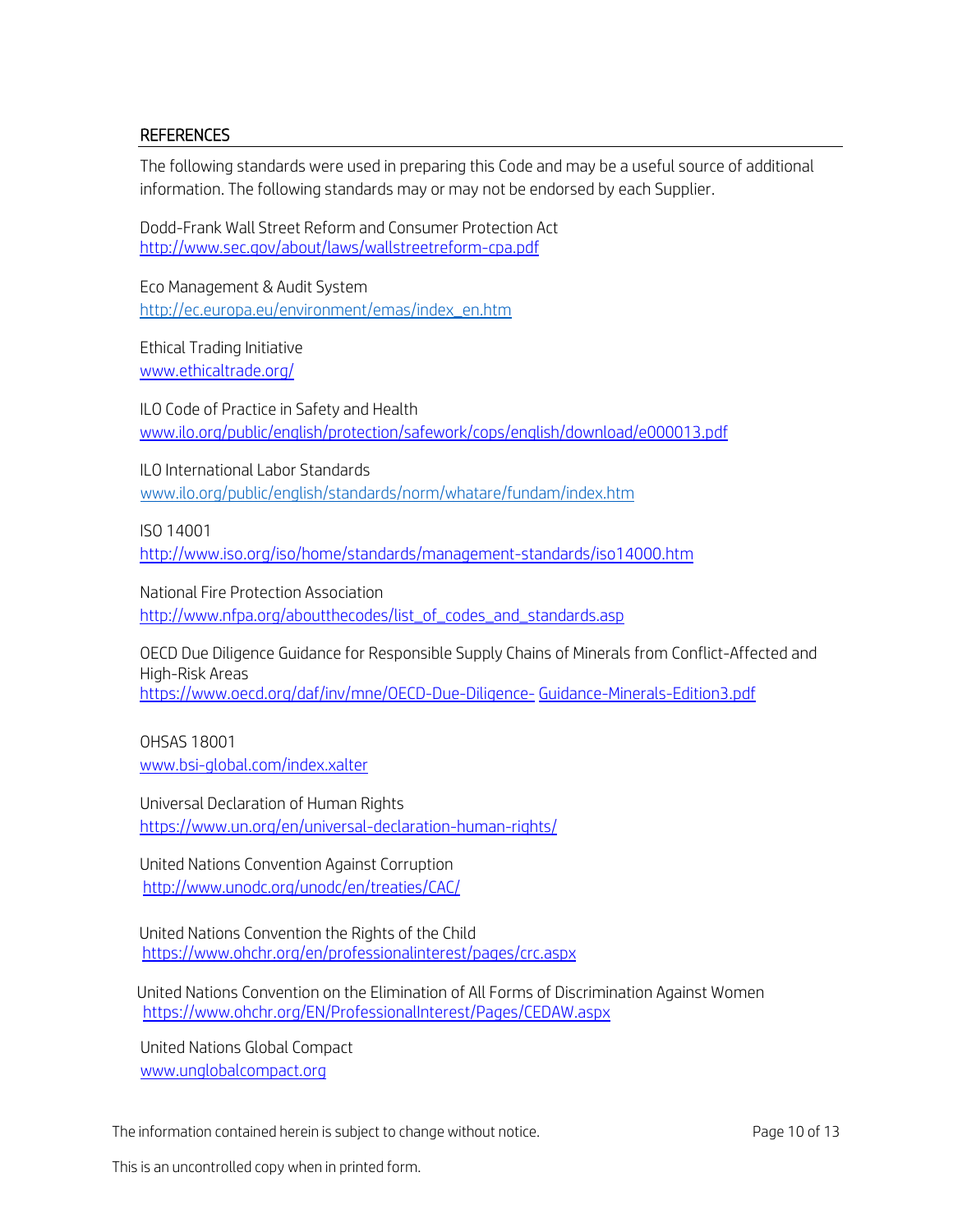United States Federal Acquisition Regulation [www.acquisition.gov/far/](http://www.acquisition.gov/far/)

SA 8000 <https://sa-intl.org/programs/sa8000/>

SAI [http://www.sa-intl.org](http://www.sa-intl.org/)

The information contained herein is subject to change without notice. Page 11 of 13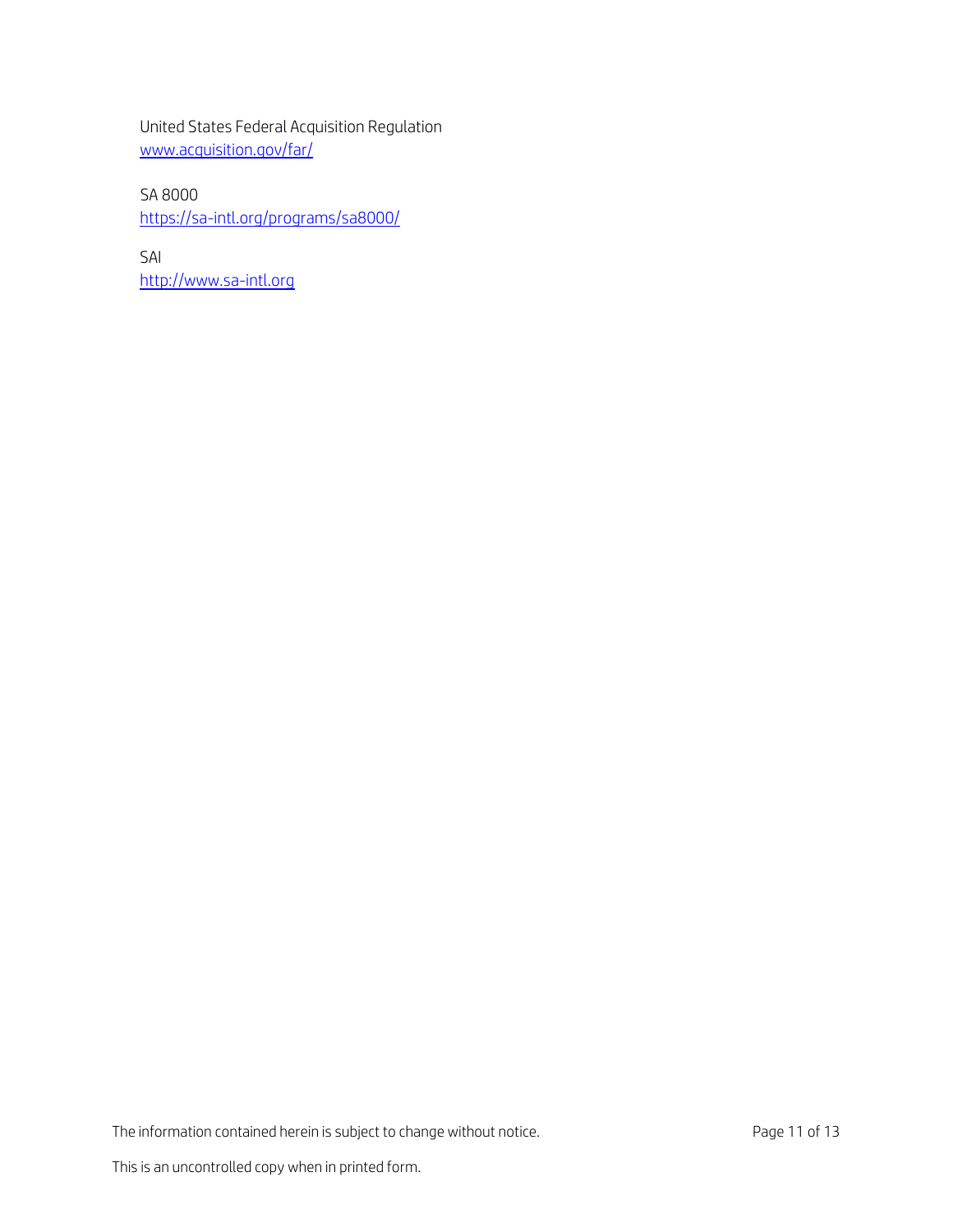#### DOCUMENT HISTORY

Version 1.0 - Released October 2004.

Version 1.1 - Released May 2005. Converted document to EICC format, minor page layout revisions; no content changes.

Version 2.0 - Released October 2005 with revisions to multiple provisions.

Version 3.01 – Released June 2009 with revisions to multiple provisions. Renamed HP Electronic Industry Code of Conduct.

Version 4.01 Released June 2012 with updates for consistency with the EICC version 4.0.

Version 4.02 Released November 2014 with revision to A.1) Freely Chosen Employment provision.

Version 5.0 – Released April 2015 with updates for:

Consistency with EICC revision 5.0 including updates to the following provisions:

- A1 Freely Chosen Employment
- A2 Young Workers
- A3 Working Hours
- A4 Wages and Benefits
- A6 Non-discrimination
- A7 Freedom of Association
- B1 Occupational Safety
- B2 Emergency Preparedness
- B4 Industrial Hygiene
- C2 Pollution Prevention and Resource Reduction
- C4 Wastewater and Solid Waste
- C5 Air Emissions
- C6 Materials Restrictions
- D1 Business Integrity
- D2 No Improper Advantage
- D3 Disclosure of Information
- D4 Intellectual Property
- D6 Protection of Identity and Non-Retaliation
- D7 Responsible Sourcing of Minerals
- E1 Company Commitment
- E2 Management Accountability and Responsibility
- E4 Risk Assessment and Risk Management
- E11 Documentation and Records

Addition of new provisions

- B8 Health and Safety Communication
- C7 Storm Water Management
- C8 Energy Consumption and Greenhouse Gas Emissions

The information contained herein is subject to change without notice. The information contained herein is subject to change without notice.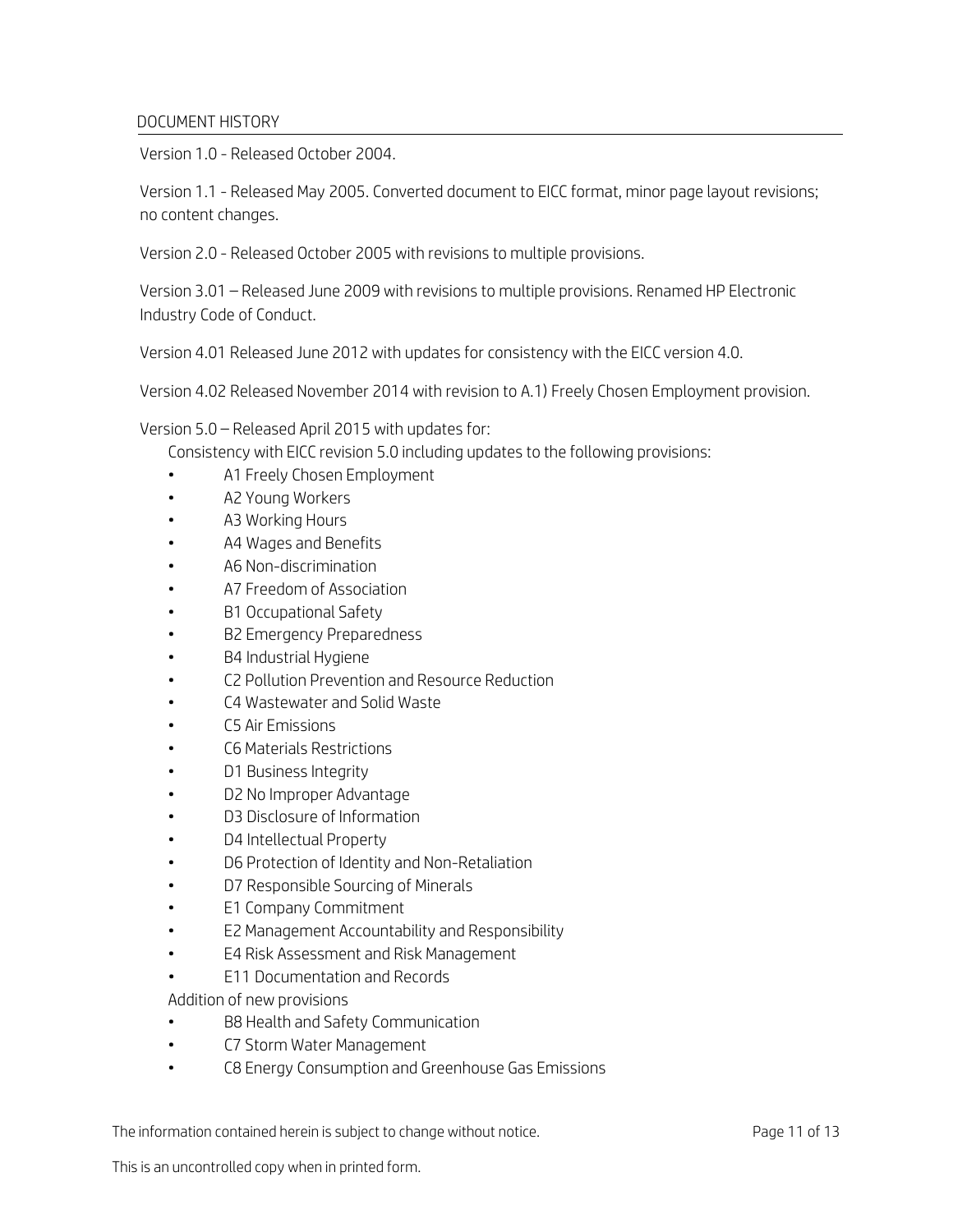Other updates to Objective, Scope, Policy and introductory language for each of the five Code sections.

Renamed Code "HP Supplier Code of Conduct".

Version 6.0 – Released in August 2018 with updates for:

Consistency with RBA revision 6.0 including updates to the following provisions:

- A1 Freely Chosen Employment
- A2 Young Workers
- A3 Working Hours
- B1 Occupational Safety
- B2 Emergency Preparedness
- B4 Industrial Hygiene
- B7 Sanitation, Food, and Housing
- B8 Health and Safety Communication
- C2 Pollution Prevention and Resource Reduction
- C3 Hazardous Substances
- C4 Wastewater and Solid Waste
- C7 Storm Water Management
- C8 Energy Consumption and Greenhouse Gas Emissions
- D1 Business Integrity
- D2 No Improper Advantage
- D3 Disclosure of Information
- D4 Intellectual Property
- D6 Protection of Identity and Non-Retaliation
- D7 Responsible Sourcing of Minerals
- E1 Company Commitment
- E8 Worker Feedback and Participation
- E12 Supplier Responsibility

Change of title names:

- B7 Food, Sanitation and Housing
- C4 Solid Waste
- C7 Water Management
- E8 Worker Feedback and Participation and Grievance

Version 7.0 – Released in September 2021 with updates for:

- Policy
- References
- Consistency with RBA revision 7.0 including updates to the following provisions:
- A1 Freely Chosen Employment
- A2 Young Workers
- A3 Working Hours
- A5 Humane Treatment
- A6 Non-Discrimination / Non-Harassment
- A7 Freedom of Association
- B1 Occupational Safety

The information contained herein is subject to change without notice. The information contained herein is subject to change without notice.

This is an uncontrolled copy when in printed form.